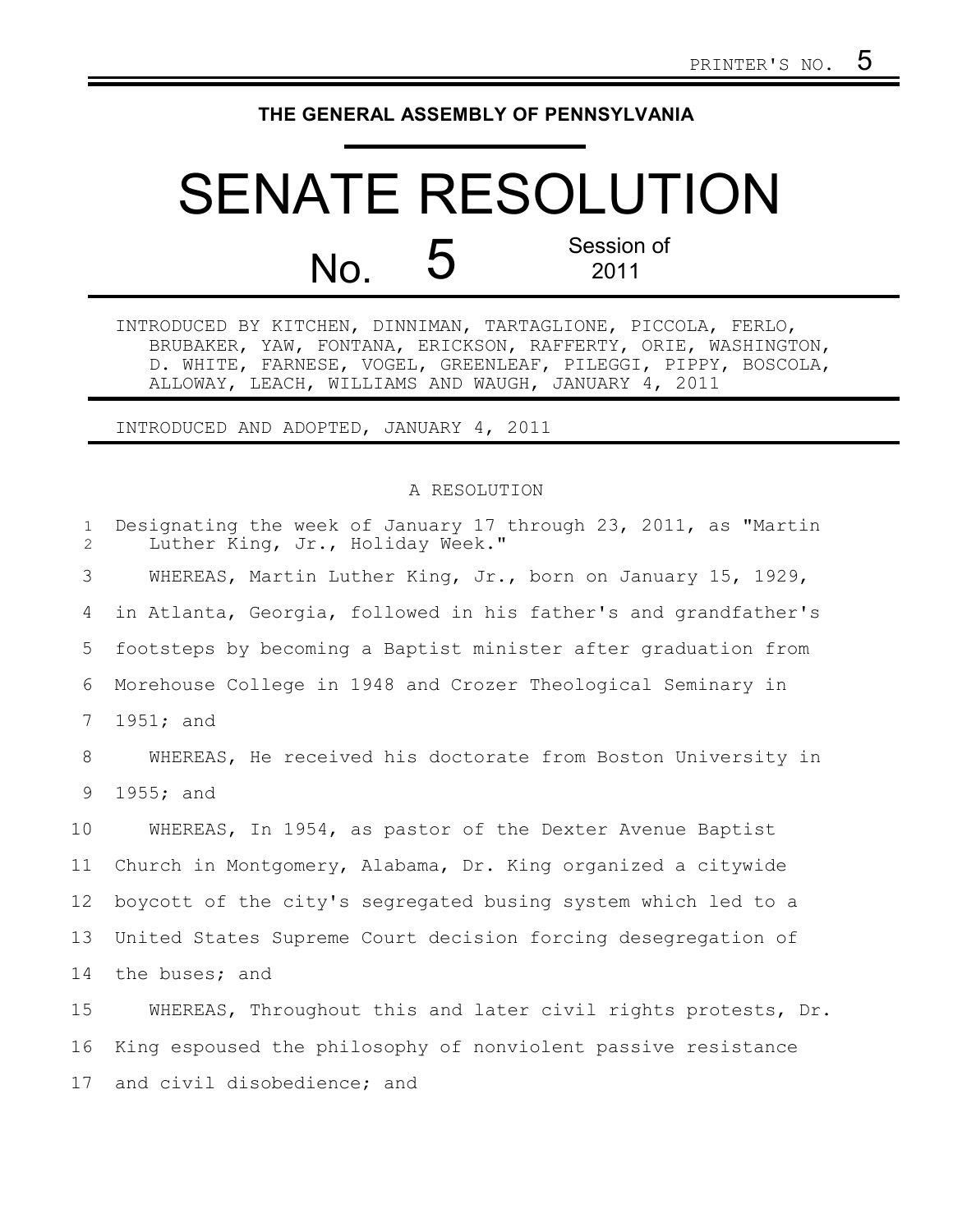WHEREAS, In 1957, Dr. King moved back to Atlanta to join his father as associate pastor of the Ebenezer Baptist Church and organized the Southern Christian Leadership Conference to fight segregation and discrimination throughout the South; and WHEREAS, During the following years, he was frequently arrested, beaten, jailed and threatened with violence as a result of his protest activities; and WHEREAS, Dr. King led a massive voter registration drive in Selma, Alabama, resulting in the famous freedom march to Montgomery, the state capital; and WHEREAS, His famous march on Washington, D.C., in 1963 culminated in a great rally at the Lincoln Memorial at which he 1 2 3 4 5 6 7 8 9 10 11 12

gave his immortal "I have a dream" speech; and 13

WHEREAS, Dr. King's efforts resulted in enactment of the Federal Civil Rights Act of 1964; and 14 15

WHEREAS, His personal sacrifices and determined leadership of the civil rights movement in the United States were formally recognized in 1964 when he received the Nobel Peace Prize; and WHEREAS, Dr. King was assassinated in 1968 while in Memphis, Tennessee, to organize a "poor people's campaign"; and WHEREAS, The third Monday of January has been designated as a 16 17 18 19 20 21

national holiday in order to give all Americans an opportunity to reflect upon the profound impact Dr. King has had on life in the United States; therefore be it 22 23 24

RESOLVED, That the Senate designate the week of January 17 through 23, 2011, as "Martin Luther King, Jr., Holiday Week"; and be it further 25 26 27

RESOLVED, That the Senate urge all Pennsylvanians to be mindful of the spirit and work of Dr. Martin Luther King, Jr., and to remember his commitment to peace and his dedication to 28 29 30

20110SR0005PN0005 - 2 -